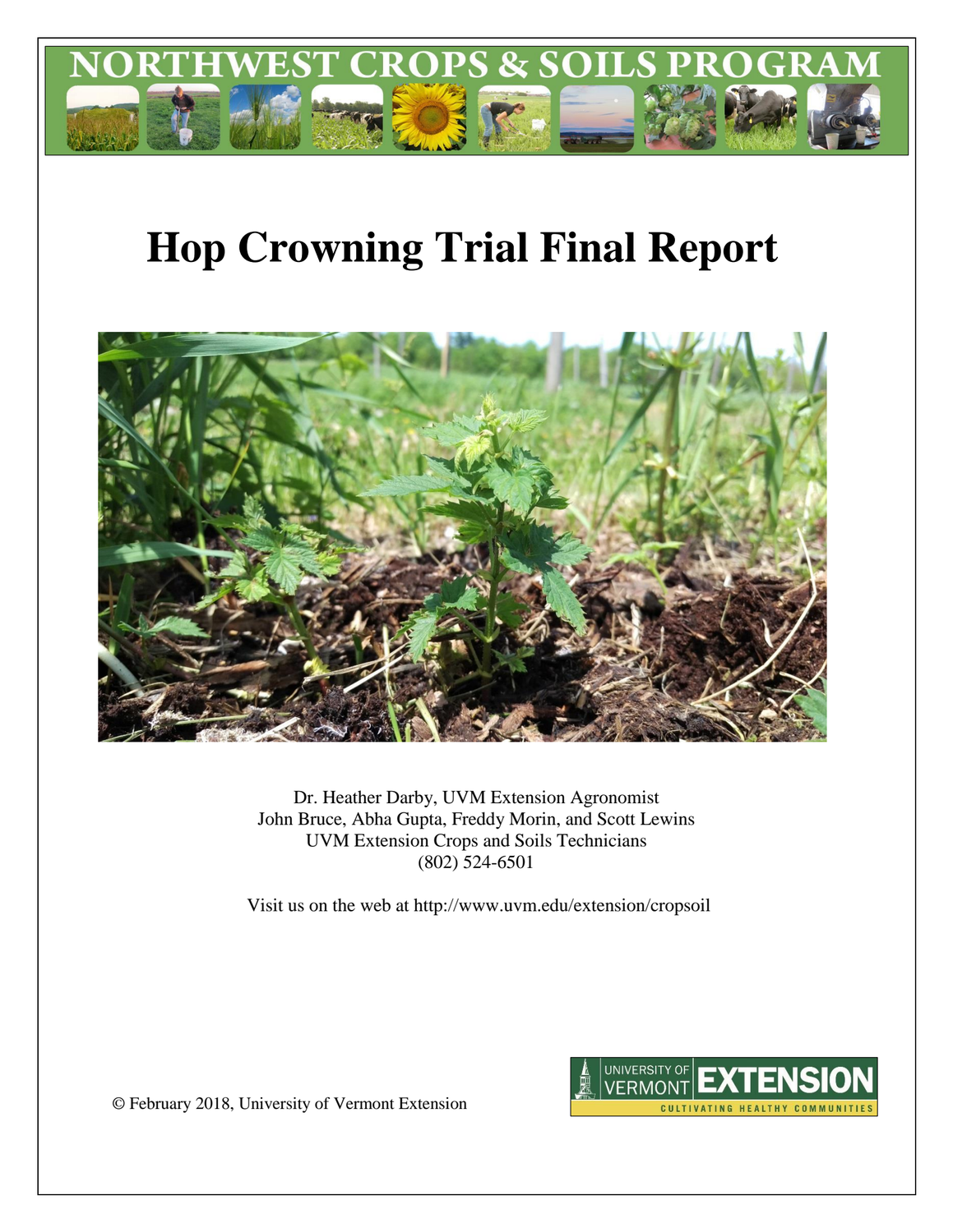## **HOP CROWNING TRIAL FINAL REPORT Dr. Heather Darby, University of Vermont Extension heather.darby@uvm.edu**

Downy mildew has been identified as the primary pathogen plaguing our northeastern hop yards. This disease causes reduced yield, poor hop quality, and can cause the plant to die in severe cases. Control measures that reduce disease infection and spread while minimizing the impact on the environment, are desperately needed for the region. Mechanical control is one means to reduce downy mildew pressure in hop yards. Scratching, pruning, or crowning is a practice initiated in the early spring either before or at the time that new growth has just emerged from the soil.

The first shoots have an irregular growth rate and are not the most desirable for producing hop cones later in the season. Removal of this first new growth through mechanical means also helps to remove downy mildew inoculum that has overwintered in the crown. The top of the crown itself can be removed to further eliminate overwintering downy mildew. When the top of the crown is removed, the practice is typically referred to as "Crowning." Crowning also reduces the amount of plant material that is above ground and susceptible to downy mildew spores during wet spring conditions that are ideal for infection. To achieve this effect, cutting is performed 0.50 to 1.0 inch below the soil surface. Setting the plant back like this is an advantage for managing disease, but may also reduce the time the plant has to grow vegetatively to the top of the trellis, potentially affecting yield. While crowning is standard practice in other regions, we are still learning about the effects of crowning in the Northeast.

Over the duration of the project, the team at UVM evaluated crowning dates and methods in an attempt to develop best practices in the Northeast for hop production. No crowning and early crowning dates were evaluated each year of the study. Other treatments included late crowning, removing soil and residue from hop crowns, and removing early hop growth with flaming methods to reduce likelihood of downy mildew infection and incidence within the hop yard.

## **MATERIALS AND METHODS**

The replicated research plots were located at Borderview Research Farm in Alburgh, VT on a Benson rocky silt loam. The experimental design was a randomized complete block with 10' x 35' plots (each plot had 7 hills). Plots were replicated 3 times. Main plots consisted of two varieties. 'Cascade' served as a moderately resistant cultivar and 'Nugget' served as a downy mildew susceptible treatment. The treatments applied during each year of the study are shown in Table 1. A control treatment was left with no crowning or disturbance in each year of the study. "Early" crowning treatments occurred in mid-late April depending on the early season conditions of each trial year. "Late" crowning treatments occurred as soon as hop shoots had emerged from the ground. "Late" crowning occurred in mid-May. By 2015, our studies had indicated that crowning does result in better hop yields, and that earlier crowning is more effective for this region. We hypothesized that crowning may have an effect on early season soil temperatures. Since crowning disturbs the soil while it is thawing and removes some of the surface debris that could potentially slow the warming of the earth around each hop plant, it was important to determine whether soil temperature might be contributing to better yields. The crowning experiment in 2016 tested whether early season soil temperature was an important factor in hop yield and quality. To test this, one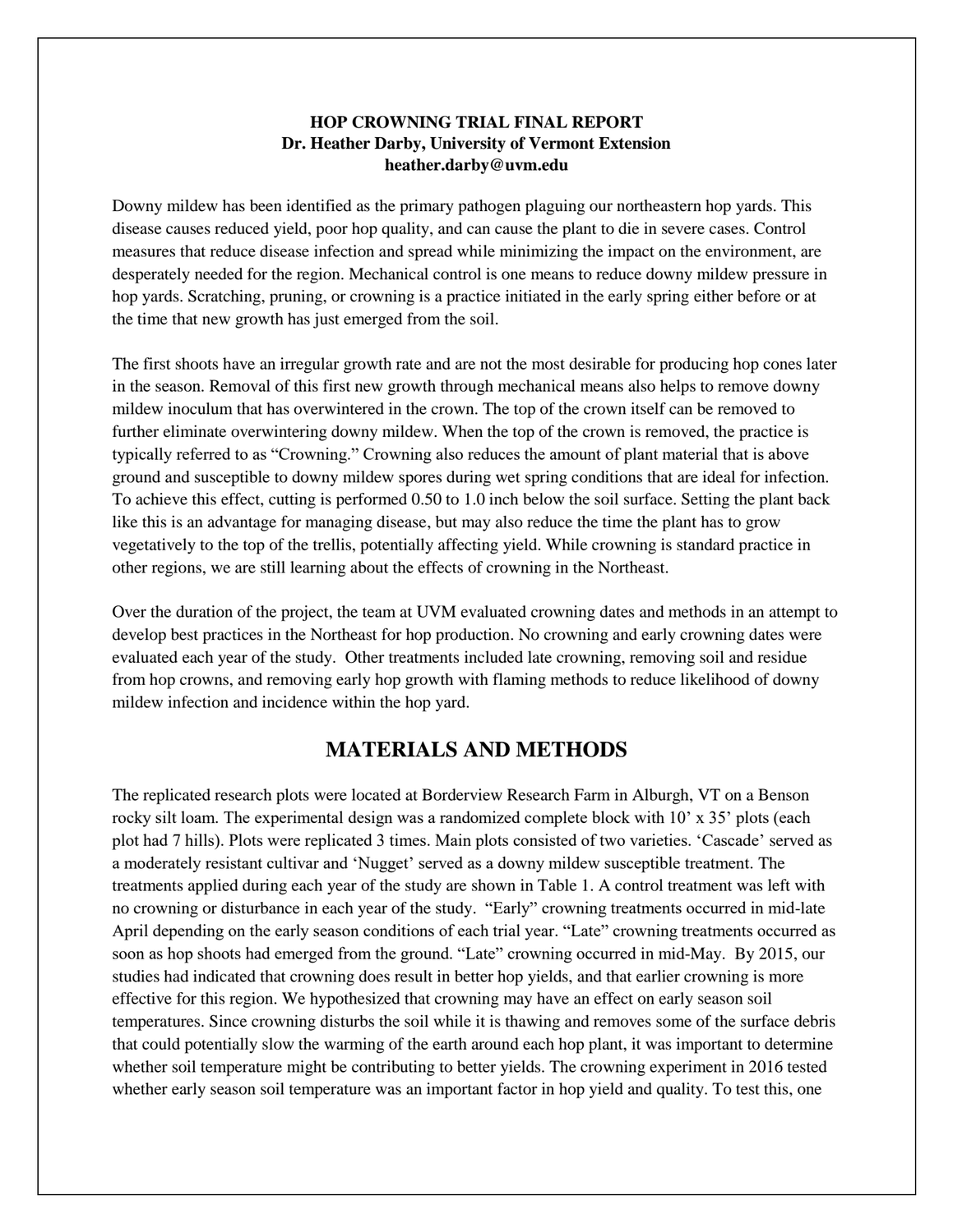treatment included plants that were crowned according to our standard method, one treatment included plants that were "Uncovered" to increase soil temperature without removing any hop growth. In 2017, a treatment was added to evaluate crowning plants with a flame-weeding technology. The goal was to minimize mechanical cutting that may also spread disease from plant to plant.

| $\sim$<br>Year | <b>Method</b>   | <b>Date</b> |
|----------------|-----------------|-------------|
| 2014           | Early crown     | 14-Apr      |
|                | Late crown      | 12-May      |
|                | Control         |             |
| 2015           | Early crown     | $23-Apr$    |
|                | Late crown      | 13-May      |
|                | Control         |             |
| 2016           | Early crown     | 18-Apr      |
|                | Uncovered       | 18-Apr      |
|                | Control         |             |
| 2017           | Early crown     | $25-Apr$    |
|                | Flame treatment | $16$ -May   |
|                | Control         |             |

**Table 1: Crowning trial treatments for each year of the study, Alburgh, VT.**

Crowning was performed using a Craftsman high-wheel walk-behind trimmer fitted with a circular metal brush-cutting blade fixed with chainsaw teeth (Image 1). Flaming was performed using a walk-behind flame weeder (Image 2).



**Image 1: Walk-behind trimmer, left, brush-cutting blade, right.**



**Image 2. Walk-behind flame weeder, left, in use, right.**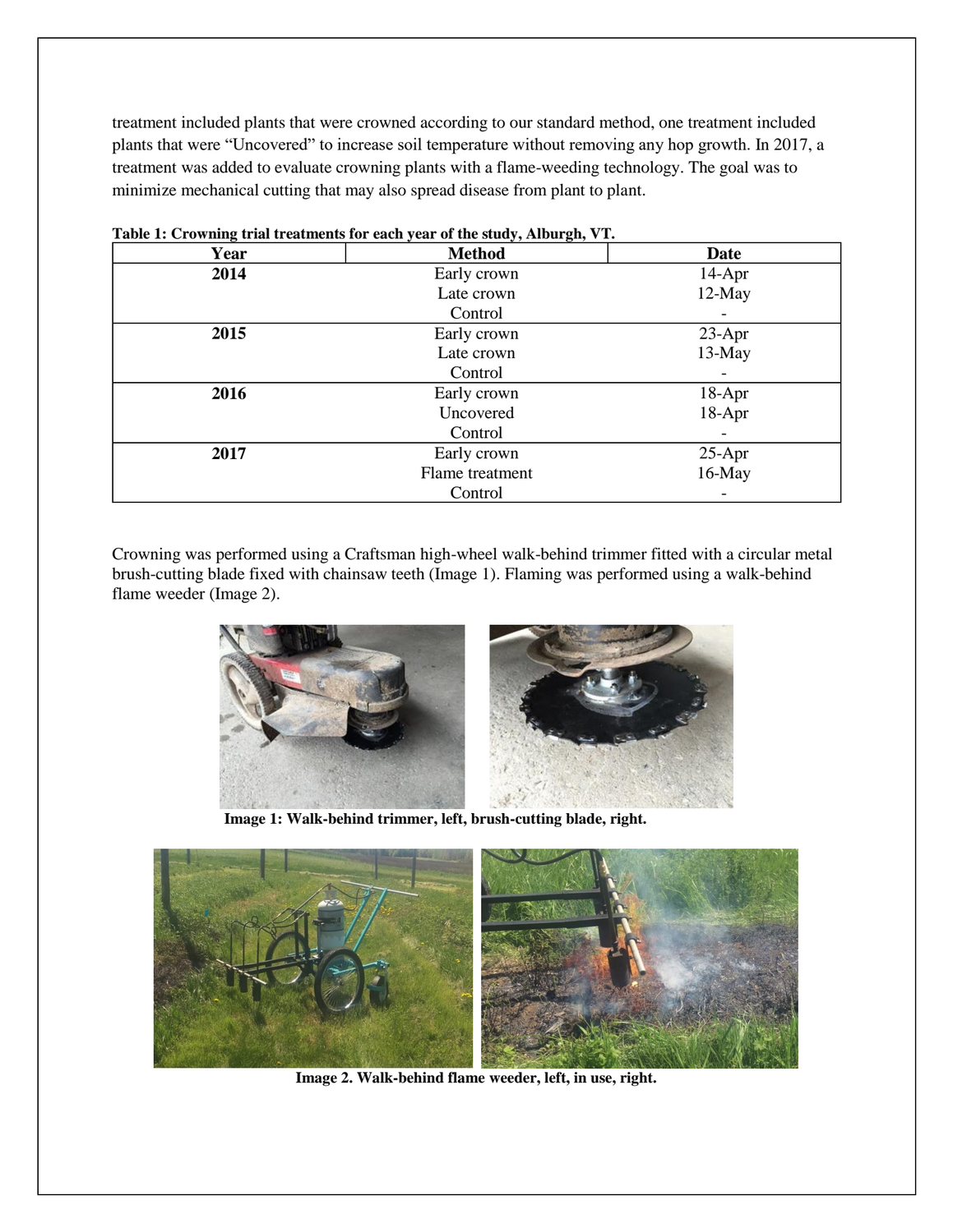Fungicides were sprayed when the forecast predicted downy-mildew-favorable weather with a high degree for risk of infection. Fungicides were sprayed regularly throughout each season from May through August of each growing season (Table 2). The primary pesticides used in the research yard were Champ WG (Nufarm Americas Inc., EPA Reg. No. 55146-1) and Regalia (Marrone Bio Innovations, EPA Reg. No. 84059-3). Regalia is used as a means for broad spectrum disease control whereas Champ is applied specifically for downy mildew control.

|           | 2014  |         |           |       |         |
|-----------|-------|---------|-----------|-------|---------|
| Date      | Champ | Regalia | Date      | Champ | Regalia |
| $21$ -May | X     | X       | $21$ -May | X     |         |
| $2-Jun$   | X     | X       | $29$ -May | X     |         |
| 9-Jun     | X     | X       | $12-Jun$  | X     |         |
| $16$ -Jun | X     | X       | $19-Jun$  | X     | X       |
| $24$ -Jun | X     | X       | $26$ -Jun | X     | X       |
| $3-Jul$   | X     | X       | $6$ -Jul  | X     | X       |
| $7-Jul$   | X     | X       | $13-Jul$  | X     | X       |
| $14-Jul$  | X     | X       | $27-Jul$  | X     | X       |
| $28-Jul$  | X     | X       | $14-Aug$  | X     | X       |

**Table 2: Yearly spray schedule for Champ and Regalia in crowning trial, Alburgh, VT 2014-2017.**

|          | 2016  |         | 2017     |       |         |  |
|----------|-------|---------|----------|-------|---------|--|
| Date     | Champ | Regalia | Date     | Champ | Regalia |  |
| 29-May   | X     | X       | $1-Jun$  | X     | X       |  |
| $3-Jun$  | X     | X       | 8-Jun    | X     | X       |  |
| $5-Jun$  | X     | X       | $15-Jun$ | X     | X       |  |
| $12-Jul$ | X     | X       | $10-Aug$ | X     |         |  |
| $21-Jul$ | X     | X       |          |       |         |  |
| $1-Aug$  |       |         |          |       |         |  |
| $9-Aug$  | X     | X       |          |       |         |  |

Fertigation (fertilizing through the irrigation system) was used to apply fertilizer more efficiently in addition to application of granular fertilizer. Hops were fertigated starting late May-early June using Chilean Nitrate (16-0-0) and Pro Booster (10-0-0) for Nitrogen supplementation. The fertilizer was distributed evenly through 3000 gallons of water using a Dosatron unit. Pro gro (5-3-4) was applied for Phosphorus supplementation as needed. Total N application rates varied between 165-235 lbs ac<sup>-1</sup> throughout growing seasons with liquid and granular applications taking place between May and June. Fertility was only applied to the 3-foot row that the hops are planted in, and per-acre calculation for fertilizer was based on the square footage of those rows, excluding the 12-foot drive rows in between. All fertilizers were OMRI-approved for use in USDA approved organic systems. Each plot was scouted weekly for downy mildew basal spikes starting in mid-May until the end of the month. Aerial spikes and leaves infected with downy mildew were scouted from June to late August. Insect scouting also took place on a weekly basis as a general practice for monitoring key pest populations including potato leaf hopper, two-spotted spider mite, and hop aphid.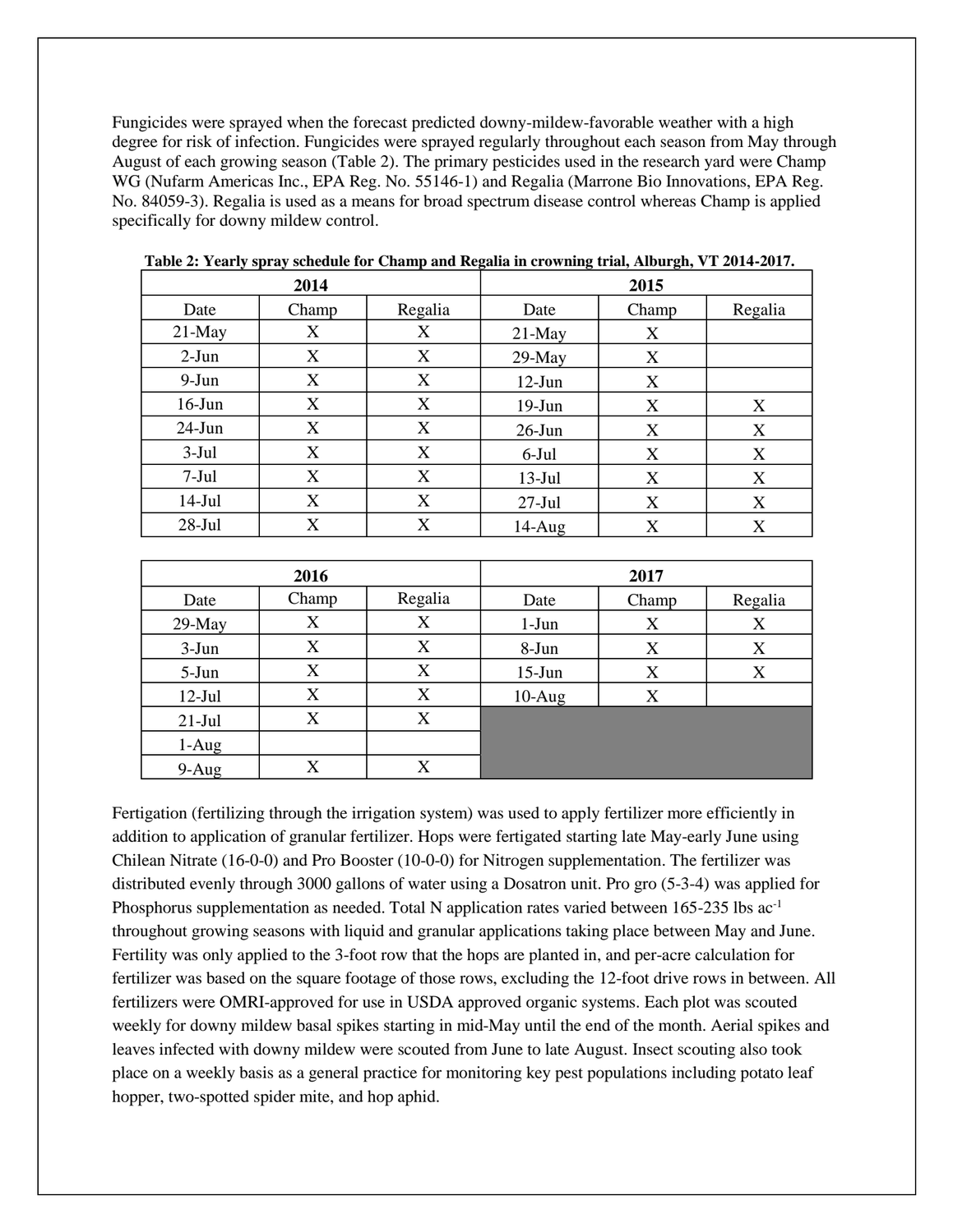Hop harvest was targeted for when cones were at 21-27% dry matter. At harvest, hop bines were cut in the field and brought to a secondary location to be run through our mobile harvester. Plants were assessed for severity of foliar disease on a 1-5 scale, 5 being worst. Picked hop cones were weighed on a per plot basis, 100-cone weights were recorded, and moisture was determined using a dehydrator. The 100 cones from each plot were assessed for incidence of downy mildew and other diseases. They were also assessed for severity of browning due to disease on a scale of 1-5, 5 being worst. All hop cones were dried to 8% moisture, baled, vacuum sealed, and then placed in a freezer. Hop samples from each plot were analyzed for alpha acids, beta acids and Hop Storage Index (HSI) by the University of Vermont's testing laboratory.

Yields are presented at 8% moisture on a per acre basis. Per acre calculations were performed using the spacing in the UVM Extension hop yard crowning trial section of 872 hills (1744 strings) ac<sup>-1</sup>.

# **RESULTS**

Using data from a Davis Instruments Vantage Pro2 weather station at Borderview Research Farm in Alburgh, VT, weather data was summarized for each growing season from 2014-2017. Over the past four years, we had variable weather which lent to distinctly different growing conditions. The 2014 growing season (March-September) experienced 2257 Growing Degree Days (GGDs), which were 46 more than the 30-year average (1981-2010 data). Precipitation was above average during the growing season (Table 3).

|  |  | Table 3: Temperature, precipitation and growing degree day summary, Alburgh, VT, 2014. |  |
|--|--|----------------------------------------------------------------------------------------|--|
|  |  |                                                                                        |  |

| <b>Alburgh, VT</b><br>2014        | March  | April  | May  | June | July   | August | September |
|-----------------------------------|--------|--------|------|------|--------|--------|-----------|
| Average temperature $(^{\circ}F)$ | 22.1   | 43.0   | 57.4 | 66.9 | 69.7   | 67.6   | 60.6      |
| Departure from normal             | $-8.8$ | $-1.8$ | 1.0  | 1.1  | $-0.9$ | $-1.2$ | 0.0       |
|                                   |        |        |      |      |        |        |           |
| Precipitation (inches)            | 1.70   | 4.34   | 4.90 | 6.09 | 5.15   | 3.98   | 1.33      |
| Departure from normal             | $-.51$ | 1.52   | 1.45 | 2.40 | 1.00   | 0.07   | $-2.31$   |
|                                   |        |        |      |      |        |        |           |
| Growing Degree Days (base 50°F)   |        | 16     | 238  | 501  | 613    | 550    | 339       |
| Departure from normal             |        | 16     | 40   | 27   | $-27$  | $-31$  | 21        |

| Table 4: Temperature, precipitation and growing degree day summary, Alburgh, VT, 2015. |  |  |  |  |  |
|----------------------------------------------------------------------------------------|--|--|--|--|--|
|----------------------------------------------------------------------------------------|--|--|--|--|--|

| Thought the component of preception of the growing wearer only building it in the gas $\tau$ report to |         |         |        |         |         |         |  |  |  |
|--------------------------------------------------------------------------------------------------------|---------|---------|--------|---------|---------|---------|--|--|--|
| March                                                                                                  | April   | May     | June   | July    | August  | Sept    |  |  |  |
| 26.0                                                                                                   | 43.4    | 61.9    | 63.1   | 70.0    | 69.7    | 65.2    |  |  |  |
| $-5.1$                                                                                                 | $-1.4$  | 5.5     | $-2.7$ | $-0.6$  | 0.9     | 4.6     |  |  |  |
|                                                                                                        |         |         |        |         |         |         |  |  |  |
| 0.02                                                                                                   | 0.09    | 1.94    | 6.42   | 1.45    | 0.00    | 0.34    |  |  |  |
| $-2.19$                                                                                                | $-2.73$ | $-1.51$ | 2.73   | $-2.70$ | $-3.91$ | $-3.30$ |  |  |  |
|                                                                                                        |         |         |        |         |         |         |  |  |  |
|                                                                                                        | 80      | 416     | 416    | 630     | 624     | 492     |  |  |  |
|                                                                                                        | 80      | 218     | $-58$  | $-10$   | 43      | 174     |  |  |  |
|                                                                                                        |         |         |        |         |         |         |  |  |  |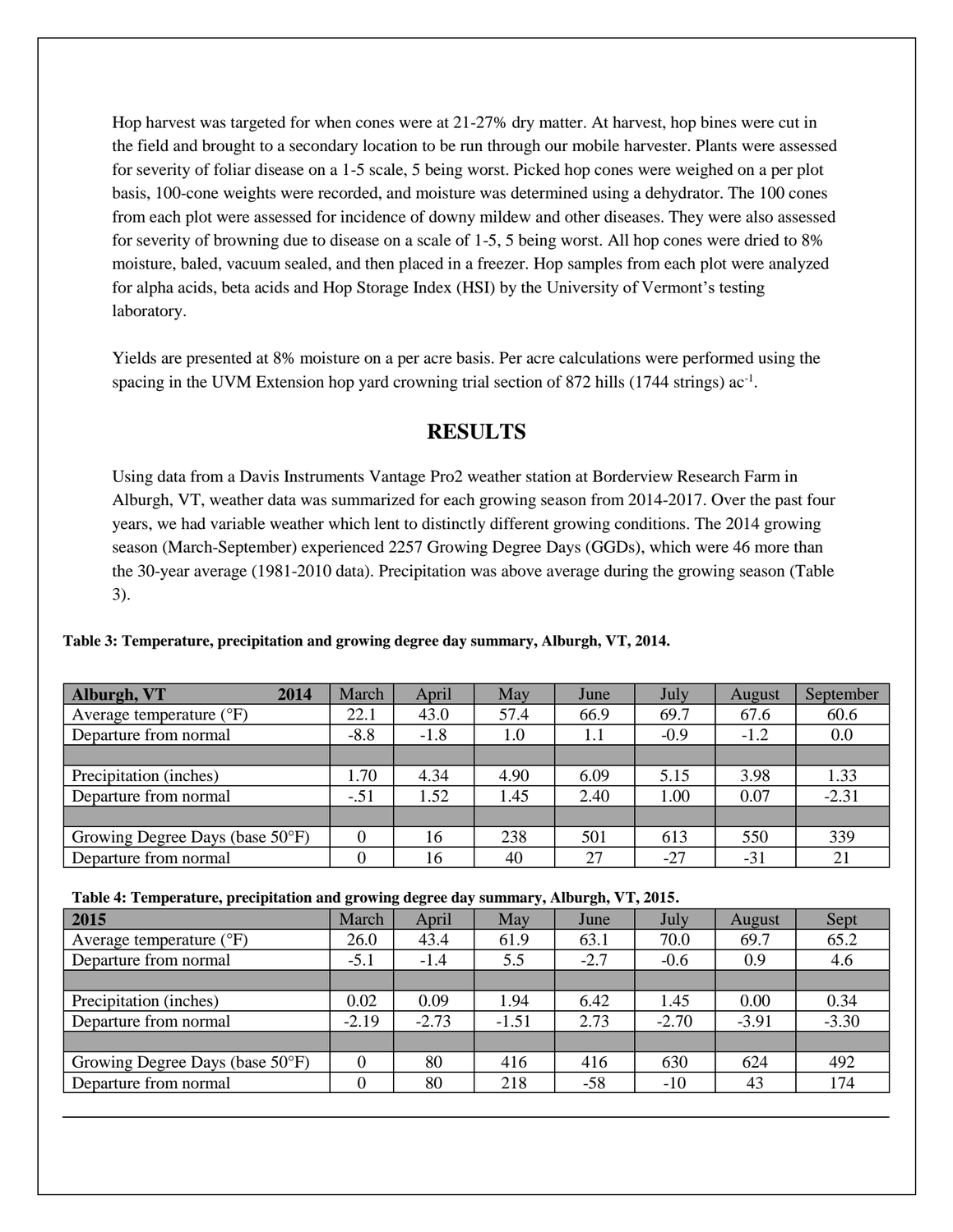The 2015 growing season (March-September) experienced 2657 GDDs, which were 447 more than the 30-year average (1981-2010 data). However, the higher-than-normal degree days came in the very beginning and end of the season, while the critical month of June was cooler than normal. High temperatures in May were not as much benefit to the late crowned plots since half of the growth from that month was cut back. Dry conditions in March and April also set the stage for the growing season, and may have had a meaningful negative impact on overall results this year (Table 4).

In the 2016 growing season, there were an accumulated 2653 Growing Degree Days (GDDs), approximately 284 more than the historical 30-year average. While March experienced slightly more precipitation than usual, May through September was unusually dry, accumulating 7.27 inches less rain than in a usual year. Dry conditions reduced disease pressure and significantly reduced yields (Table 5).

| 2016                              | -<br>$\overline{\phantom{a}}$<br>March | April   | May     | $\bullet$<br>June | July    | August  | Sept    |
|-----------------------------------|----------------------------------------|---------|---------|-------------------|---------|---------|---------|
| Average temperature $(^{\circ}F)$ | 33.9                                   | 39.8    | 58.1    | 65.8              | 70.7    | 71.6    | 63.4    |
| Departure from normal             | 2.9                                    | $-4.9$  | 1.8     | 0.0               | 0.1     | 2.9     | 2.9     |
|                                   |                                        |         |         |                   |         |         |         |
| Precipitation (inches)            | 2.5                                    | 2.6     | 1.5     | 2.8               | 1.8     | 3.0     | 2.5     |
| Departure from normal             | 0.29                                   | $-0.26$ | $-1.92$ | $-0.88$           | $-2.37$ | $-0.93$ | $-1.17$ |
|                                   |                                        |         |         |                   |         |         |         |
| Growing Degree Days (base 50°F)   | 32                                     | 59      | 340     | 481               | 640     | 663     | 438     |
| Departure from normal             | 32                                     | $-16$   | 74      |                   |         | 82      | 104     |

**Table 5: Temperature, precipitation and growing degree day summary, Alburgh, VT, 2016.**

In the 2017 growing season there were an accumulated 2411 Growing Degree Days (GDDs) this season, approximately 199 more than the historical 30-year average. 2017 proved to be the wettest year throughout our four year study putting hops at a much higher risk for disease infection for a large portion of the growing season. During critical growth and development periods we experienced rain events averaging 7.39 inches above our 30-year averages despite having late summer months that began to taper off (Table 6).

## **Table 6: Temperature, precipitation and growing degree day summary, Alburgh, VT, 2017.**

| $\overline{\phantom{a}}$          | $\overline{\phantom{a}}$<br>$\overline{\phantom{a}}$ |       | $\sim$  | $\sim$  |         |         |         |
|-----------------------------------|------------------------------------------------------|-------|---------|---------|---------|---------|---------|
| 2017                              | March                                                | April | May     | June    | July    | August  | Sept    |
| Average temperature $(^{\circ}F)$ | 25.1                                                 | 47.2  | 55.7    | 65.4    | 68.7    | 67.7    | 64.4    |
| Departure from normal             | $-6.05$                                              | 2.37  | $-0.75$ | $-0.39$ | $-1.90$ | $-1.07$ | 3.76    |
|                                   |                                                      |       |         |         |         |         |         |
| Precipitation (inches)            | 1.6                                                  | 5.2   | 4.1     | 5.6     | 4.9     | 5.5     | 1.8     |
| Departure from normal             | $-0.63$                                              | 2.40  | 0.68    | 1.95    | 0.73    | 1.63    | $-1.80$ |
|                                   |                                                      |       |         |         |         |         |         |
| Growing Degree Days (base 50°F)   |                                                      | 111   | 245     | 468     | 580     | 553     | 447     |
| Departure from normal             |                                                      | 111   | 47      | $-7$    | $-60$   | $-28$   | 129     |
|                                   |                                                      |       |         |         |         |         |         |

Based on weather data from a Davis Instruments Vantage Pro2 with WeatherLink data logger. Historical averages are for 30 years of NOAA data (1981-2010) from Burlington, VT. Alburgh precipitation data from 8/17/16-10/31/16 was missing and was replaced by data provided by the NOAA for Highgate, VT.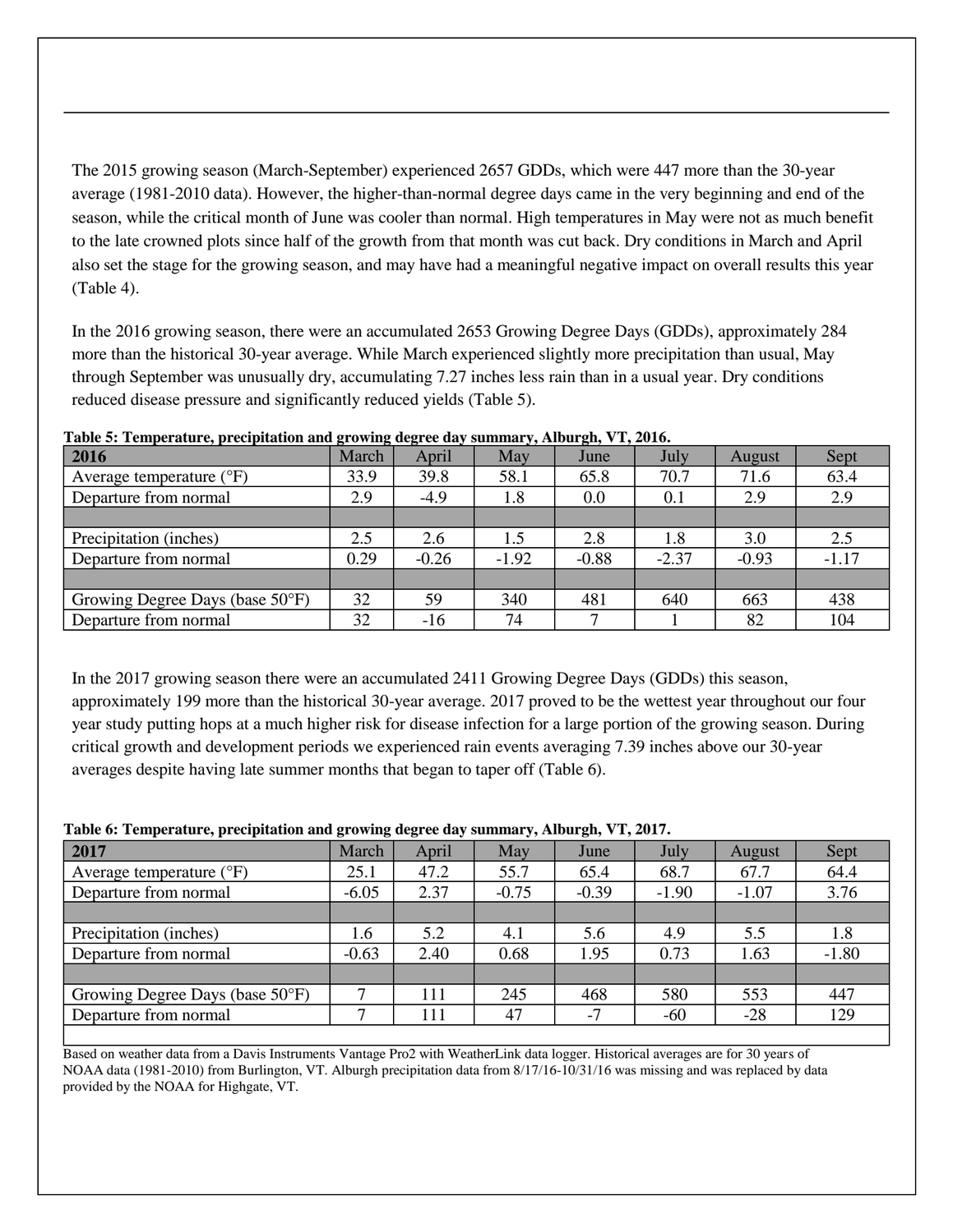Each season, we calculated the number of days that had ideal downy mildew conditions using a Pacific Northwest forecasting model based on temperature and humidity, (Gent et al. 2010) (Figure 1). The model was calculated using data from a nearby weather station in Chazy, NY. We determined the number of days out of the 183 days between 1-Apr 2016 and 30-Sep 2016 that exhibited conditions considered likely for downy mildew infection based on variable weather conditions. Clearly, 2017 was the most difficult year to manage downy mildew infection.



**Figure 1: Yearly comparison of days at risk for disease infection.**

The abnormally dry weather during 2016 kept disease pressure low throughout the season whereas slightly higher amounts of precipitation during 2014 and 2015 resulted in higher disease incidence and greater severity. Conversely, 2017 experienced extreme wet weather conditions, especially during the early months of the growing season. This of course resulted in heavy disease pressure. Figure 1shows that there were 74 days ideal for downy mildew infection in 2017, which was significantly higher than the previous year which had only 28 days where hops were at risk of infection. Additionally, 2014 and 2015 was also much lower than 2017, having 34 and 38 days at risk.

#### **2014**

In 2014, the date at which hops were crowned had little impact on downy mildew, hop yield, and hop quality (Table 7). However, it is worth noting that early crowned treatments have overall higher yields compared to the control and late crowning, though the difference in yield values are not statistically significant. Hops crowned in May also yielded smaller cones compared to the control and early crowning.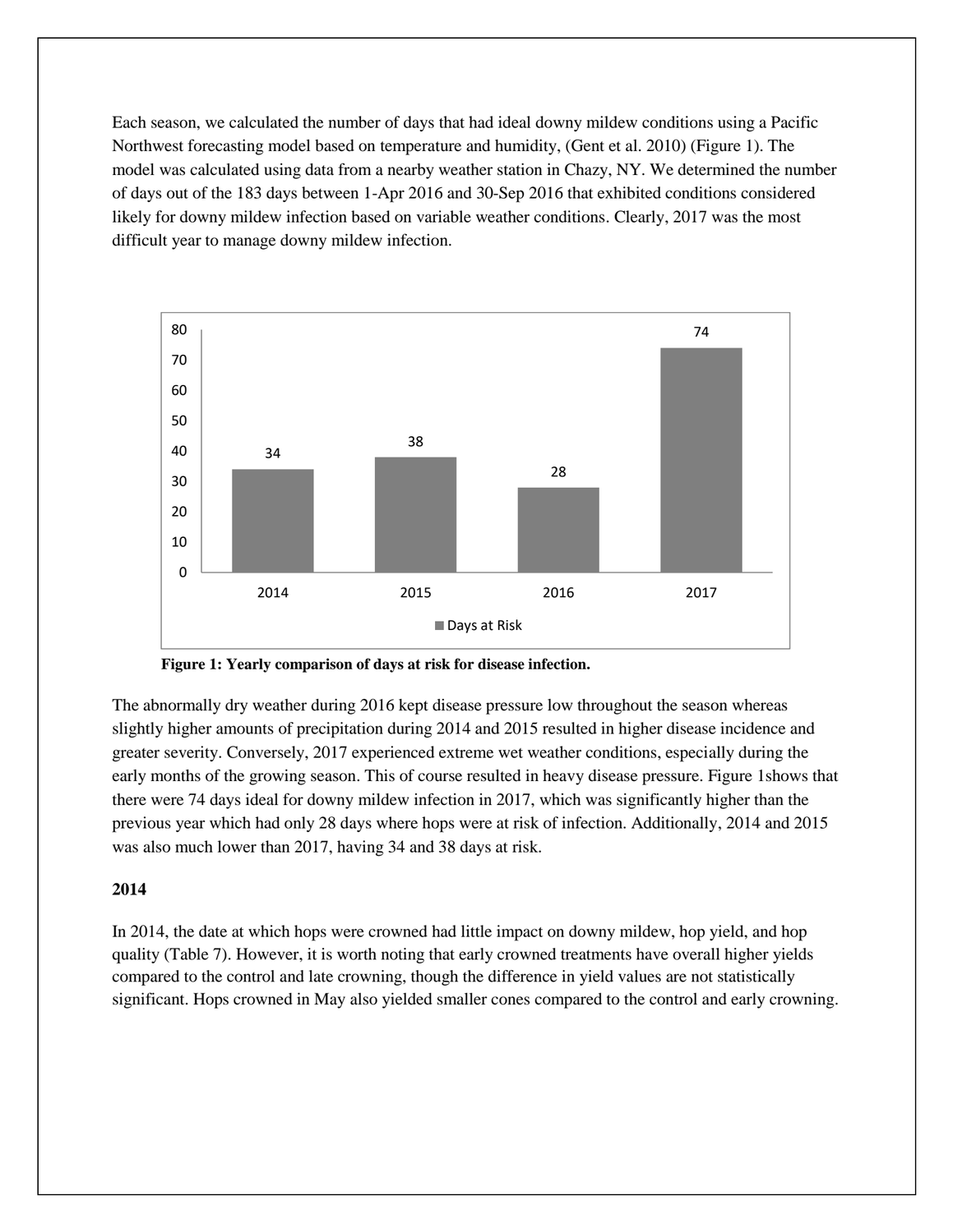|               | Yield $@$ 8%           | $100 \text{ cone}$ | Cone disease | Cone disease |
|---------------|------------------------|--------------------|--------------|--------------|
|               | moisture               | weight             | incidence    | severity     |
| Treatment     | $lbs$ ac <sup>-1</sup> | g                  | $\%$         | $1-5$        |
| Control       | 790                    | 17.1               | 31           | 1.80         |
| Crowned early | 868                    | 17.1               | 36           | 1.30         |
| Crowned late  | 788                    | 14.8               | 33           | 1.70         |
| Trial mean    | 816                    | 16.3               | 35.4         | 3.89         |
| p-value       | <b>NS</b>              | 0.001              | <b>NS</b>    | <b>NS</b>    |

|  |  |  |  | Table 7: 2014 Hop yield, 100 cone weight, cone disease incidence, and cone disease severity, Alburgh, VT. |  |  |
|--|--|--|--|-----------------------------------------------------------------------------------------------------------|--|--|

NS= No significant differences in treatments.



**Figure 2: Effect of crowning date on hop 100 cone weight, Alburgh, VT, 2014. Treatments with the same letter are not significantly different from each other.**

## **2015**

In 2015, the early treatments, 23-Apr, yielded highest. When hop plants were crowned prior to spike emergence (23-Apr), the resulting yield was significantly higher than crowning after shoot emergence (13-May). While 100 cone weights were not taken this year, it would have been interesting to see if cone size trends remained consistent throughout years. The disease incidence and severity on the cones was not impacted by crowning (Table 8), meaning crowning did not reduce the quantity of cone disease. Cone diseases identified also included some downy mildew but also included secondary diseases such as alternaria, phoma, and fusarium.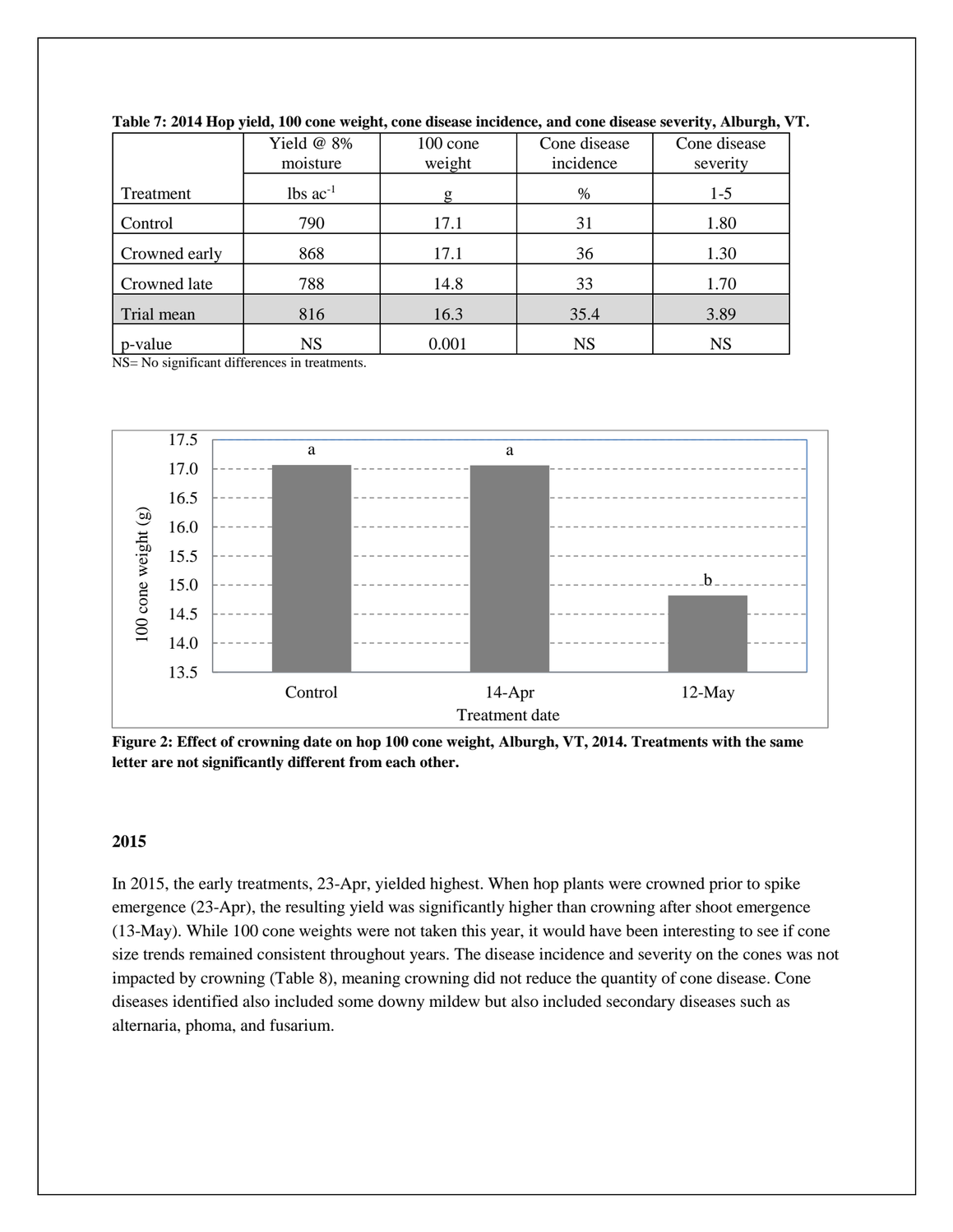|               | Yield @ 8% moisture | Cone disease<br>incidence† | Cone disease severity: |
|---------------|---------------------|----------------------------|------------------------|
| Treatment     | $lbs$ $ac^{-1}$     | $\%$                       | $1-5$                  |
| Control       | 659                 | 52.7                       | 2.33                   |
| Crowned Early | 892                 | 58.8                       | 2.25                   |
| Crowned Late  | 566                 | 53.7                       | 2.33                   |
| Trial mean    | 705                 | 55.1                       | 2.31                   |
| p-value       | 0.02                | 0.64                       | 0.24                   |

|  |  | Table 8. 2015 Hop yield, cone disease incidence, and cone disease severity, Alburgh, VT. |  |  |  |
|--|--|------------------------------------------------------------------------------------------|--|--|--|
|  |  |                                                                                          |  |  |  |

†The 100 cones from each plot were assessed for incidence of downy mildew and other diseases. ‡They were also assessed for severity of browning due to disease on a scale of 1-5, 5 being worst.





#### **2016**

This year we eliminated late crowning treatments and included an uncovered treatment to test the impact of a soil warming effect on the crown and subsequent hop growth. With a relatively dry season lacking major or significant weather events, we noticed very low disease pressure this year (Table 9). From the past years of this study, we have noticed some key differences in cone weight and yield that occur as a result of early crowning that were lacking, perhaps due to climatic conditions.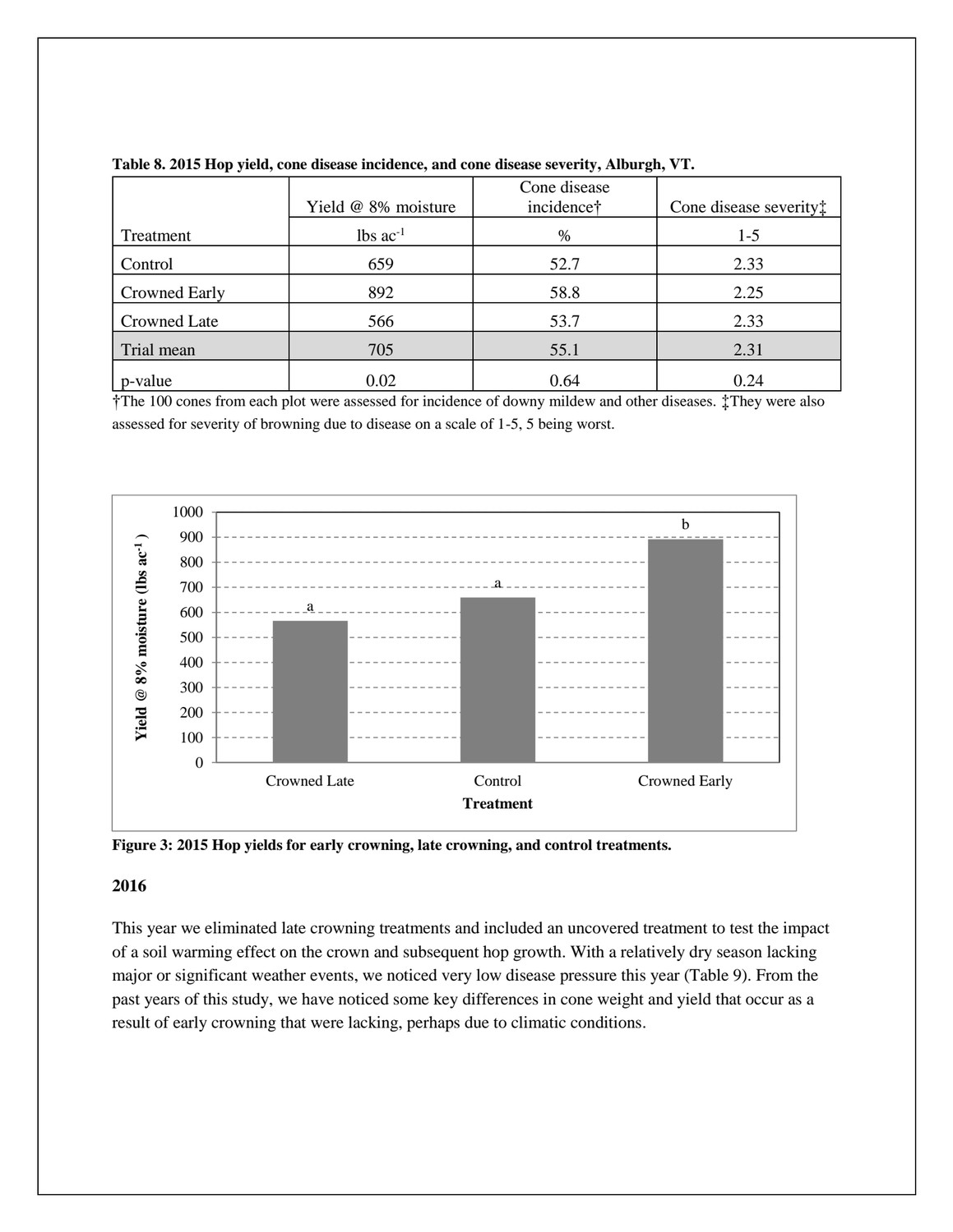|            | Yield @ 8%<br>moisture | 100 cone weight | Cone disease<br>incidence† | Cone disease<br>severity: |
|------------|------------------------|-----------------|----------------------------|---------------------------|
| Treatment  | $lbs$ $ac^{-1}$        |                 | %                          | $1-5$                     |
| Control    | 607                    | 9.90            | 52.7                       | 2.33                      |
| Crowned    | 844                    | 10.7            | 58.8                       | 2.25                      |
| Uncovered  | 663                    | 11.1            | 53.7                       | 2.33                      |
| Trial mean | 705                    | 10.6            | 55.1                       | 2.31                      |
| p-value    | 0.26                   | 0.57            | 0.41                       | 0.91                      |

**Table 9: 2016 Hop yield, 100 cone weight, cone disease incidence, and cone disease severity Alburgh, VT.**

†The 100 cones from each plot were assessed for incidence of downy mildew and other diseases. ‡They were also assessed for severity of browning due to disease on a scale of 1-5, 5 being worst.

#### **2017**

In 2017, we experienced well above normal precipitation which lead to very high disease pressure and incidence within the hop yard. During this wet season, we continued to notice trends on the significant impact of crowning on cone weights, in addition to some less significant impacts on yield and cone disease severity (Table 10). The flaming treatment was unsuccessful in this year but will be evaluated again in 2018.

|               | Yield@ 8%<br>$100$ cone<br>weight<br>moisture |       | Cone disease<br>incidence† | Cone disease<br>severity: |  |  |  |  |  |
|---------------|-----------------------------------------------|-------|----------------------------|---------------------------|--|--|--|--|--|
|               |                                               |       |                            |                           |  |  |  |  |  |
| Treatment     | $lbs$ ac <sup>-1</sup>                        | g     | $\%$                       | $1 - 5$                   |  |  |  |  |  |
| Control       | 1073                                          | 13.8  | 86.4                       | 2.95                      |  |  |  |  |  |
| Crowned early | 1308                                          | 15.8  | 88.8                       | 2.50                      |  |  |  |  |  |
| Flamed        | n/a                                           | n/a   | n/a                        | n/a                       |  |  |  |  |  |
| Trial mean    | 1161                                          | 14.5  | 87.3                       | 2.78                      |  |  |  |  |  |
| p-value       | 0.155                                         | 0.089 | .454                       | 0.120                     |  |  |  |  |  |

**Table 10. 2017 Hop yield, 100 cone weight, cone disease incidence, and cone disease severity Alburgh, VT.**

†The 100 cones from each plot were assessed for incidence of downy mildew and other diseases. ‡They were also assessed for severity of browning due to disease on a scale of 1-5, 5 being worst.

Figure 4 shows the difference in control, flaming, and early crowning treatments on 100 cone weights. Flaming, perhaps in conjunction with adverse growing conditions resulted in plant death for the majority of plants receiving the treatment, whereas early crowning once again resulted in heavier cones.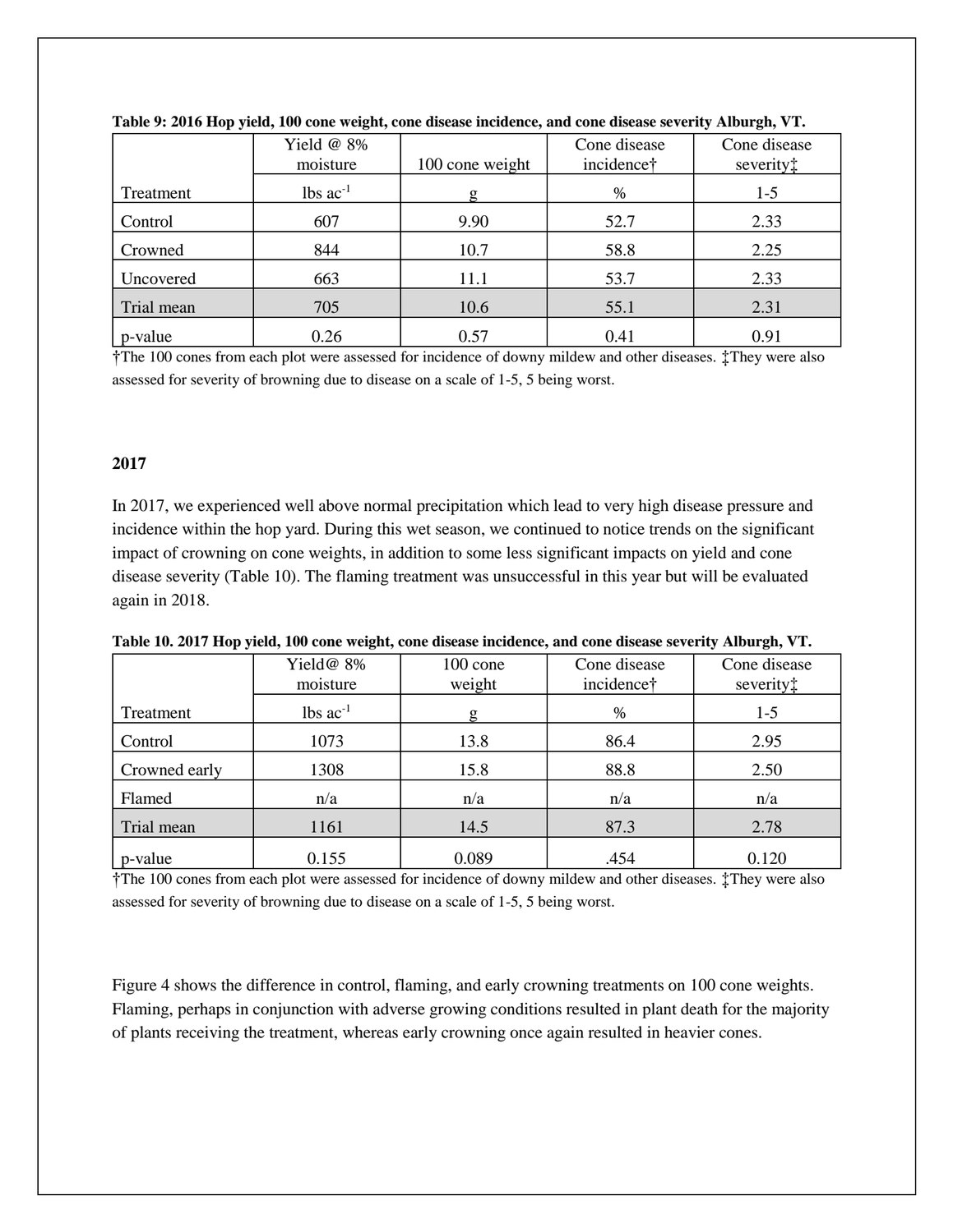

**Figure 4: 2017, 100 Cone weights for flamed, early crowned and control treatments.**

## **Summary 2014-2017**

When evaluated across all years of the project, there appeared to be minimal impact of crowning on hop performance. As shown in Table 11, hop yields were slightly improved when early crowning performed. The impact on 100 cone weight as well cone disease was not statistically significant.

|  | Table 11. Hop yield, 100 cone weight, cone disease incidence and cone disease severity Alburgh, VT, 2014-2017. |  |  |
|--|----------------------------------------------------------------------------------------------------------------|--|--|
|  |                                                                                                                |  |  |

|               | Yield @ 8%<br>moisture | $100$ cone<br>Cone disease<br>weight<br>incidence† |       | Cone disease<br>severity: |
|---------------|------------------------|----------------------------------------------------|-------|---------------------------|
| Treatment     | $lbs$ $ac^{-1}$        |                                                    | $\%$  | $1-5$                     |
| Control       | 872                    | 14.4                                               | 65.3  | 2.74                      |
| Crowned Early | 1001                   | 15.3                                               | 59.1  | 2.56                      |
| Trial Mean    | 930                    | 14.8                                               | 62.5  | 2.66                      |
| p-value       | 0.116                  | 0.321                                              | 0.671 | 0.953                     |

†The 100 cones from each plot were assessed for incidence of downy mildew and other diseases. ‡They were also assessed for severity of browning due to disease on a scale of 1-5, 5 being worst.

Table 12 shows the impact of crowning on alpha acids, beta acids, and hop storage index for both Cascade and Nugget hops. While neither alpha acids, beta acids, nor HSI are significantly different amongst treatments, there seems to be some impact on beta acids across both hop varieties.